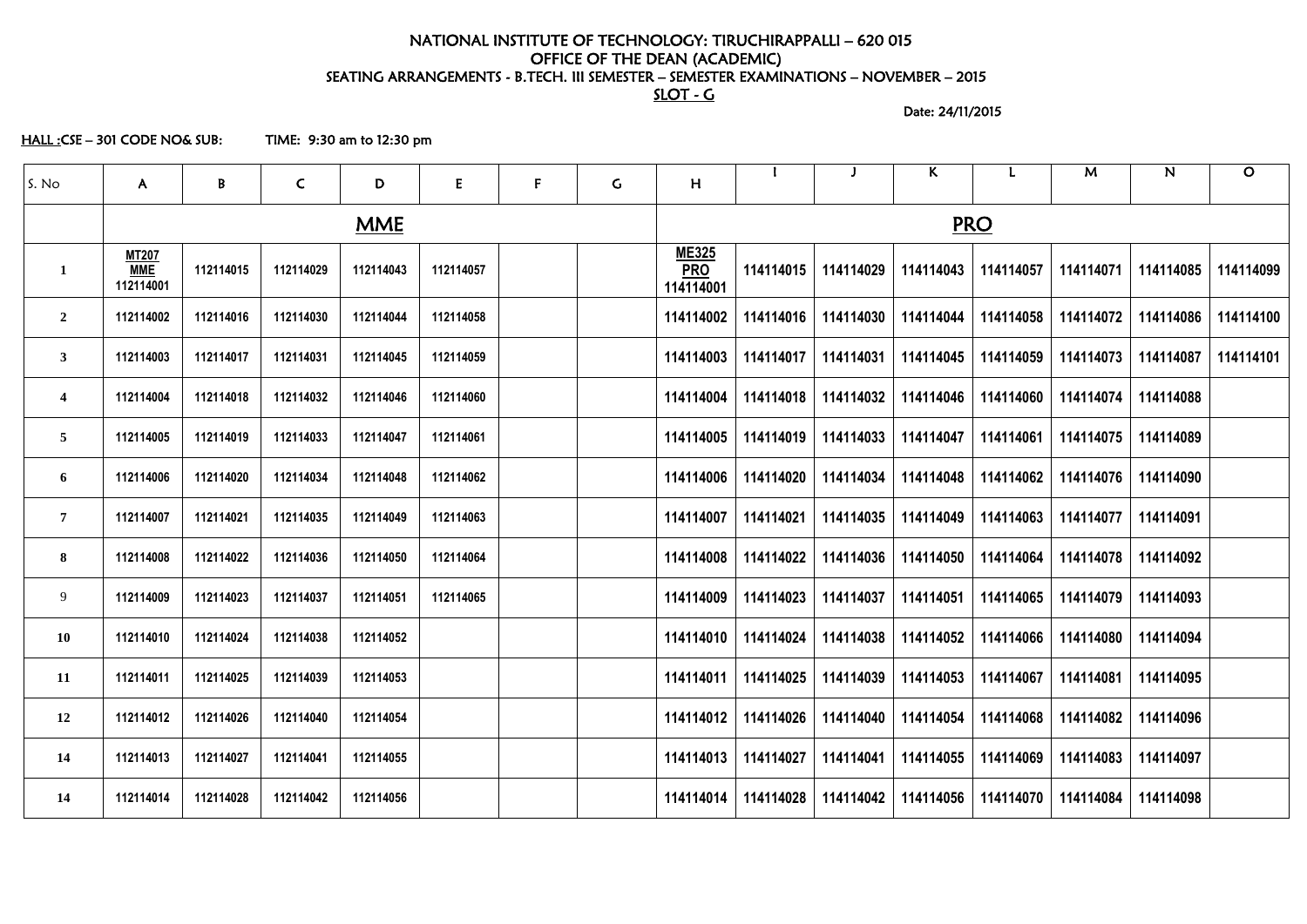# NATIONAL INSTITUTE OF TECHNOLOGY: TIRUCHIRAPPALLI – 620 015 OFFICE OF THE DEAN (ACADEMIC) SEATING ARRANGEMENTS - B.TECH. V SEMESTER – SEMESTER EXAMINATIONS – NOVEMBER – 2015

Date: 24/11/2015

HALL :CSE – 302 CODE NO& SUB: TIME: 9:30 AM TO 12:30 PM

| S. No                   | $\mathsf{A}$              | $\, {\bf B} \,$ | $\mathsf{C}$ | D | E | $\mathsf{F}$ | $\mathsf C$ | H         |                     |                       | $\mathsf{K}$ |           | M                     | N         | $\mathbf O$ |  |  |
|-------------------------|---------------------------|-----------------|--------------|---|---|--------------|-------------|-----------|---------------------|-----------------------|--------------|-----------|-----------------------|-----------|-------------|--|--|
|                         | <b>PR004</b>              |                 |              |   |   |              |             |           | <b>PR023</b>        |                       |              |           |                       |           |             |  |  |
| $\mathbf{1}$            | <b>PR004</b><br>114113001 | 114113069       | 114113094    |   |   |              |             | 114113002 | 114113015           | 114113026             | 114113040    | 114113052 | 114113062             | 114113077 | 114113095   |  |  |
| $\overline{2}$          | 114113004                 | 114113071       |              |   |   |              |             | 114113003 | 114113016           | 114113027             | 114113041    | 114113053 | 114113063             | 114113078 | 114113096   |  |  |
| 3 <sup>1</sup>          | 114113005                 | 114113075       |              |   |   |              |             | 114113006 | 114113017           | 114113029             | 114113042    | 114113054 | 114113065             | 114113079 | 114113097   |  |  |
| $\overline{\mathbf{4}}$ | 114113008                 | 114113076       |              |   |   |              |             | 114113007 |                     | 114113018   114113030 | 114113043    |           | 114113055   114113066 | 114113081 | 114113098   |  |  |
| 5 <sub>5</sub>          | 114113028                 | 114113080       |              |   |   |              |             | 114113009 |                     | 114113019   114113031 | 114113045    |           | 114113056 114113067   | 114113082 |             |  |  |
| 6                       | 114113036                 | 114113084       |              |   |   |              |             | 114113010 | 114113020           | 114113032             | 114113047    | 114113057 | 114113068             | 114113083 |             |  |  |
| $\overline{7}$          | 114113038                 | 114113085       |              |   |   |              |             | 114113011 | 114113021           | 114113033             | 114113048    |           | 114113058   114113070 | 114113087 |             |  |  |
| 8                       | 114113044                 | 114113089       |              |   |   |              |             | 114113012 | 114113022           | 114113034             | 114113049    | 114113059 | 114113072 114113088   |           |             |  |  |
| 9                       | 114113046                 | 114113090       |              |   |   |              |             | 114113013 | 114113023           | 114113037             | 114113050    |           | 114113060   114113073 | 114113091 |             |  |  |
| <b>10</b>               | 114113064                 | 114113092       |              |   |   |              |             |           | 114113014 114113024 | 114113039             | 114113051    |           | 114113061   114113074 | 114113093 |             |  |  |
| 11                      |                           |                 |              |   |   |              |             |           |                     |                       |              |           |                       |           |             |  |  |
| 12                      |                           |                 |              |   |   |              |             |           |                     |                       |              |           |                       |           |             |  |  |
| 13                      |                           |                 |              |   |   |              |             |           |                     |                       |              |           |                       |           |             |  |  |
| 14                      |                           |                 |              |   |   |              |             |           |                     |                       |              |           |                       |           |             |  |  |

Roll No. of Absentees:---------------------------------------------------------------------------------------------------------------------------------------------------------------------------------------------------------------------------------------------------------------------------------------------------------------------

----------------------------------------------------------------------------------------------------------------------------------------------------------------------------------------------------------------------------------------------------------------------------------------